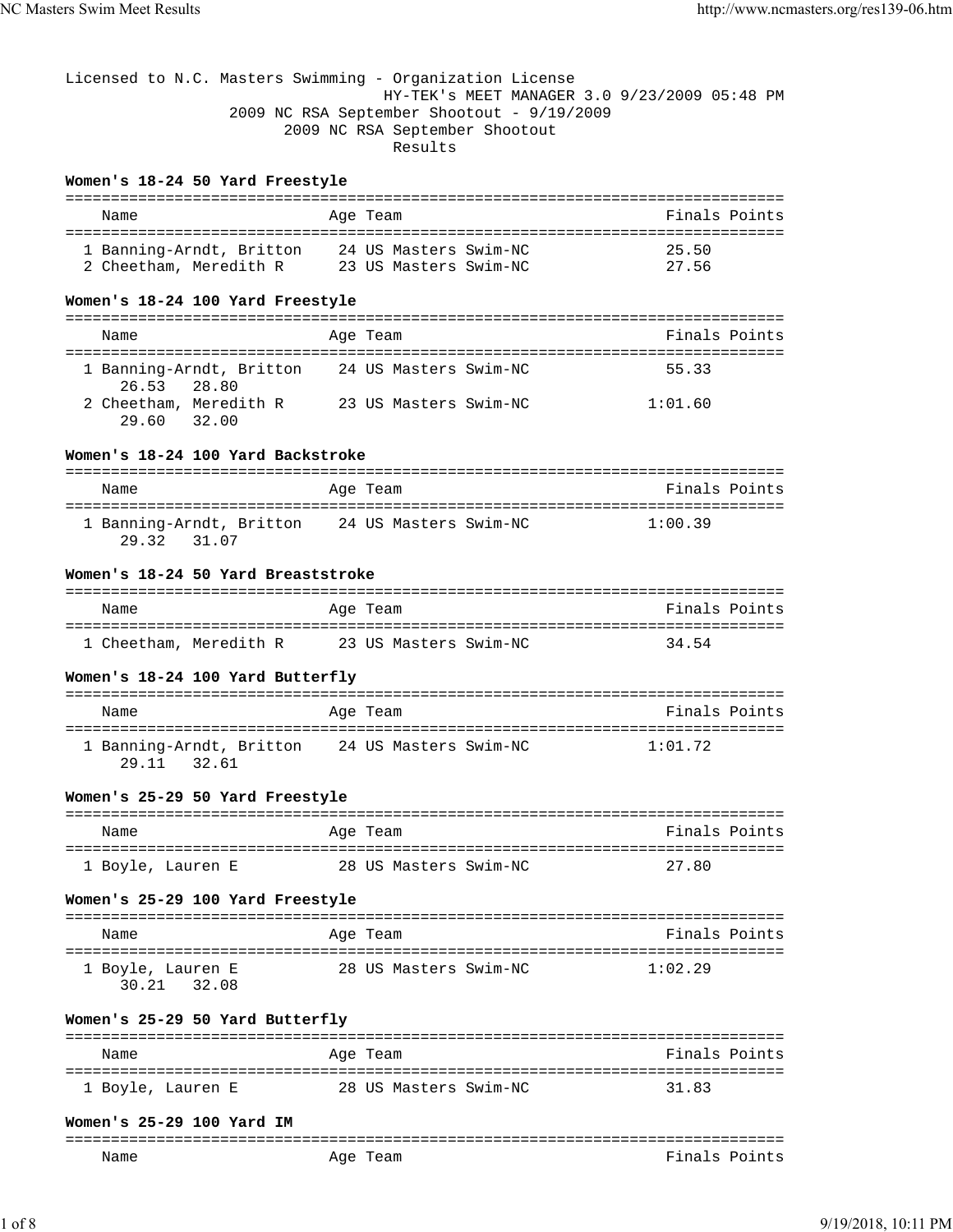| 1 Boyle, Lauren E                  | 28 US Masters Swim-NC | 1:15.97       |
|------------------------------------|-----------------------|---------------|
| 36.02 39.95                        |                       |               |
|                                    |                       |               |
| Women's 30-34 100 Yard Freestyle   |                       |               |
| Name                               | Age Team              | Finals Points |
|                                    |                       |               |
| 1 Caldas, Hannah                   | 32 US Masters Swim-NC | 54.57         |
| 26.22<br>28.35<br>2 Amweg, Meri    | 30 US Masters Swim-NC | 1:07.52       |
| 32.66 34.86                        |                       |               |
|                                    |                       |               |
| Women's 30-34 50 Yard Breaststroke |                       |               |
| Name                               | Age Team              | Finals Points |
|                                    |                       |               |
| 1 Caldas, Hannah                   | 32 US Masters Swim-NC | 32.96         |
| 2 Amweg, Meri                      | 30 US Masters Swim-NC | 39.13         |
| Women's 30-34 100 Yard IM          |                       |               |
|                                    |                       |               |
| Name                               | Age Team              | Finals Points |
|                                    |                       |               |
| 1 Caldas, Hannah<br>29.28 33.83    | 32 US Masters Swim-NC | 1:03.11       |
| 2 Amweg, Meri                      | 30 US Masters Swim-NC | 1:17.42       |
| 36.62 40.80                        |                       |               |
|                                    |                       |               |
| Women's 35-39 50 Yard Freestyle    |                       |               |
| Name                               | Age Team              | Finals Points |
|                                    |                       |               |
| 1 Braun, Erika L                   | 37 US Masters Swim-NC | 24.14         |
| Women's 35-39 100 Yard Freestyle   |                       |               |
|                                    |                       |               |
| Name                               | Age Team              | Finals Points |
|                                    |                       | 52.04         |
| 1 Braun, Erika L<br>25.31 26.73    | 37 US Masters Swim-NC |               |
|                                    |                       |               |
| Women's 35-39 50 Yard Breaststroke |                       |               |
|                                    |                       | Finals Points |
| Name                               | Age Team              |               |
| 1 Braun, Erika L                   | 37 US Masters Swim-NC | 32.04         |
|                                    |                       |               |
| Women's 35-39 100 Yard IM          |                       |               |
| Name                               | Age Team              | Finals Points |
|                                    |                       |               |
| 1 Braun, Erika L                   | 37 US Masters Swim-NC | 1:00.11       |
| 27.17 32.94                        |                       |               |
|                                    |                       |               |
|                                    |                       |               |
| Women's 40-44 100 Yard Freestyle   |                       |               |
| Name                               | Age Team              | Finals Points |
|                                    |                       |               |
| 1 Hogan, Patricia S<br>31.40 33.55 | 40 US Masters Swim-NC | 1:04.95       |
|                                    |                       |               |
| Women's 40-44 50 Yard Backstroke   |                       |               |

Name **Age Team** Age Team Finals Points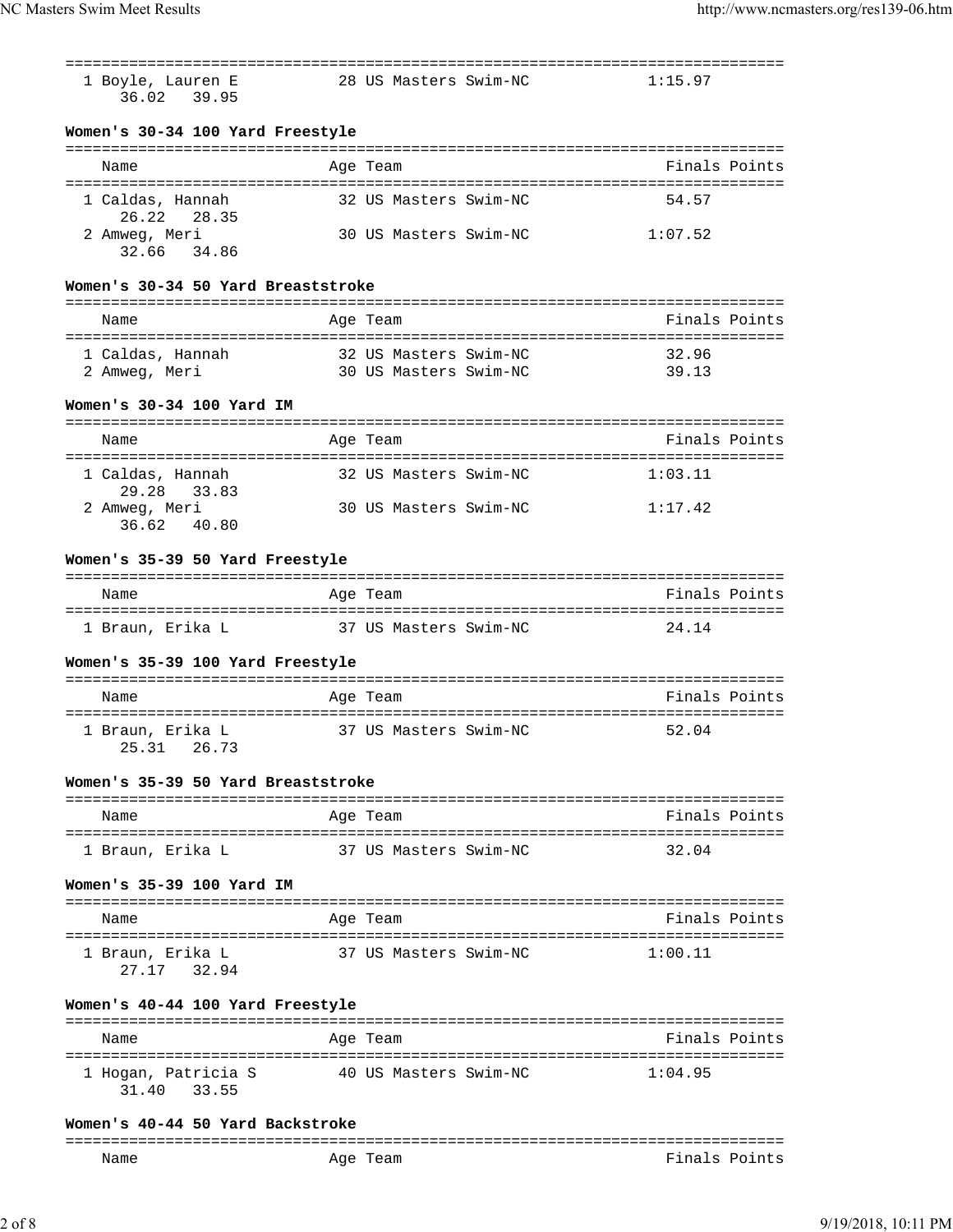| 1 Hogan, Patricia S                  | 40 US Masters Swim-NC      | 33.99                                             |
|--------------------------------------|----------------------------|---------------------------------------------------|
| Women's 40-44 100 Yard Backstroke    |                            |                                                   |
| Name                                 | Age Team                   | Finals Points                                     |
| 1 Hogan, Patricia S<br>35.01 35.77   | 40 US Masters Swim-NC      | 1:10.78                                           |
| Women's 40-44 50 Yard Butterfly      |                            |                                                   |
| Name                                 | Age Team                   | Finals Points                                     |
| 1 Hogan, Patricia S                  | 40 US Masters Swim-NC      | 36.68                                             |
| Women's 45-49 50 Yard Freestyle      |                            |                                                   |
| Name                                 | ==============<br>Age Team | Finals Points                                     |
| 1 Tiska, Patty A                     | 49 US Masters Swim-NC      | 30.55                                             |
| Women's 45-49 50 Yard Butterfly      |                            |                                                   |
| Name                                 | Age Team                   | Finals Points                                     |
| 1 Tiska, Patty A                     | 49 US Masters Swim-NC      | 35.82                                             |
| Women's 45-49 100 Yard IM            |                            |                                                   |
| Name                                 | ==============<br>Age Team | ================================<br>Finals Points |
| 1 Tiska, Patty A<br>38.39 45.87      | 49 US Masters Swim-NC      | 1:24.26                                           |
| Women's 50-54 50 Yard Freestyle      |                            |                                                   |
| Name                                 | Age Team                   | Finals Points                                     |
| 1 Robinson, Laura N                  | 51 US Masters Swim-NC      | 38.05                                             |
| Women's 50-54 100 Yard Freestyle     |                            |                                                   |
| Name                                 | Age Team                   | Finals Points                                     |
| 1 Robinson, Laura N<br>38.97 46.95   | 51 US Masters Swim-NC      | 1:25.92                                           |
| Women's 50-54 50 Yard Breaststroke   |                            |                                                   |
| Name                                 | Age Team                   | Finals Points                                     |
| 1 Leach, Deborah J                   | 54 US Masters Swim-NC      | 45.66                                             |
| Women's 50-54 100 Yard IM            |                            |                                                   |
| Name                                 | Age Team                   | Finals Points                                     |
| 1 Leach, Deborah J<br>48.32<br>47.83 | 54 US Masters Swim-NC      | 1:36.15                                           |
| Men's 18-24 100 Yard Freestyle       |                            |                                                   |
| Name                                 | Age Team                   | Finals Points                                     |

===============================================================================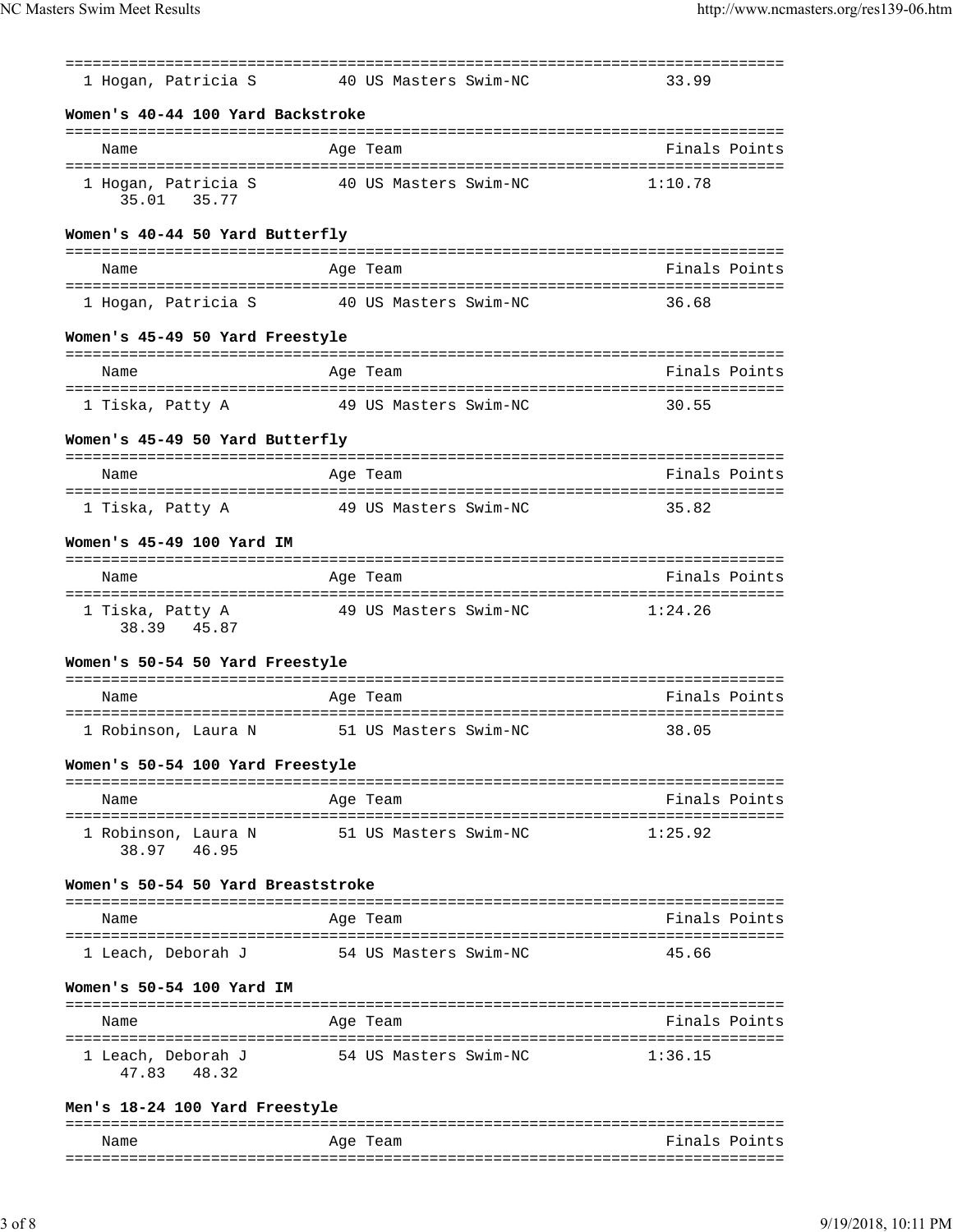| 1 Leach, Carson C<br>29.06 30.16                    | 24 US Masters Swim-NC                          | 59.22          |
|-----------------------------------------------------|------------------------------------------------|----------------|
| Men's 18-24 50 Yard Backstroke                      |                                                |                |
| Name                                                | Age Team                                       | Finals Points  |
| 1 Crout, Jay                                        | 24 US Masters Swim-NC                          | 24.96          |
| Men's 18-24 100 Yard Backstroke                     |                                                |                |
| Name                                                | Age Team                                       | Finals Points  |
| 1 Wilson, Eric<br>29.23 31.83                       | 23 US Masters Swim-NC                          | 1:01.06        |
| Men's 18-24 100 Yard Breaststroke                   |                                                |                |
| Name                                                | Age Team                                       | Finals Points  |
|                                                     |                                                |                |
| 1 Crout, Jay<br>30.71 34.62                         | 24 US Masters Swim-NC                          | 1:05.33        |
| 2 Wilson, Eric<br>32.19 35.83                       | 23 US Masters Swim-NC                          | 1:08.02        |
| 3 Leach, Carson C<br>37.06 40.83                    | 24 US Masters Swim-NC                          | 1:17.89        |
| Men's 18-24 100 Yard Butterfly                      |                                                |                |
| Name                                                | Age Team                                       | Finals Points  |
| 1 Crout, Jay<br>25.81 29.69                         | 24 US Masters Swim-NC                          | 55.50          |
| 2 Leach, Carson C<br>31.32 38.12                    | 24 US Masters Swim-NC                          | 1:09.44        |
| Men's 18-24 100 Yard IM                             |                                                |                |
| Name                                                | Age Team                                       | Finals Points  |
| 1 Leach, Carson C                                   | 24 US Masters Swim-NC                          | 1:11.38        |
| 33.62<br>37.76<br>-- Wilson, Eric<br>31.78<br>28.25 | 23 US Masters Swim-NC                          | DQ             |
| Men's 30-34 50 Yard Freestyle                       |                                                |                |
| Name                                                | Age Team                                       | Finals Points  |
|                                                     |                                                |                |
|                                                     |                                                |                |
| 1 Medendorp, Mark A<br>2 Terndrup, Seth             | 31 US Masters Swim-NC<br>33 US Masters Swim-NC | 23.92<br>24.03 |
| Men's 30-34 100 Yard Freestyle                      |                                                |                |
| Name                                                | Age Team                                       | Finals Points  |
| 1 Terndrup, Seth<br>26.85<br>27.30                  | 33 US Masters Swim-NC                          | 54.15          |
| Men's 30-34 50 Yard Butterfly                       |                                                |                |
| Name                                                | Age Team                                       | Finals Points  |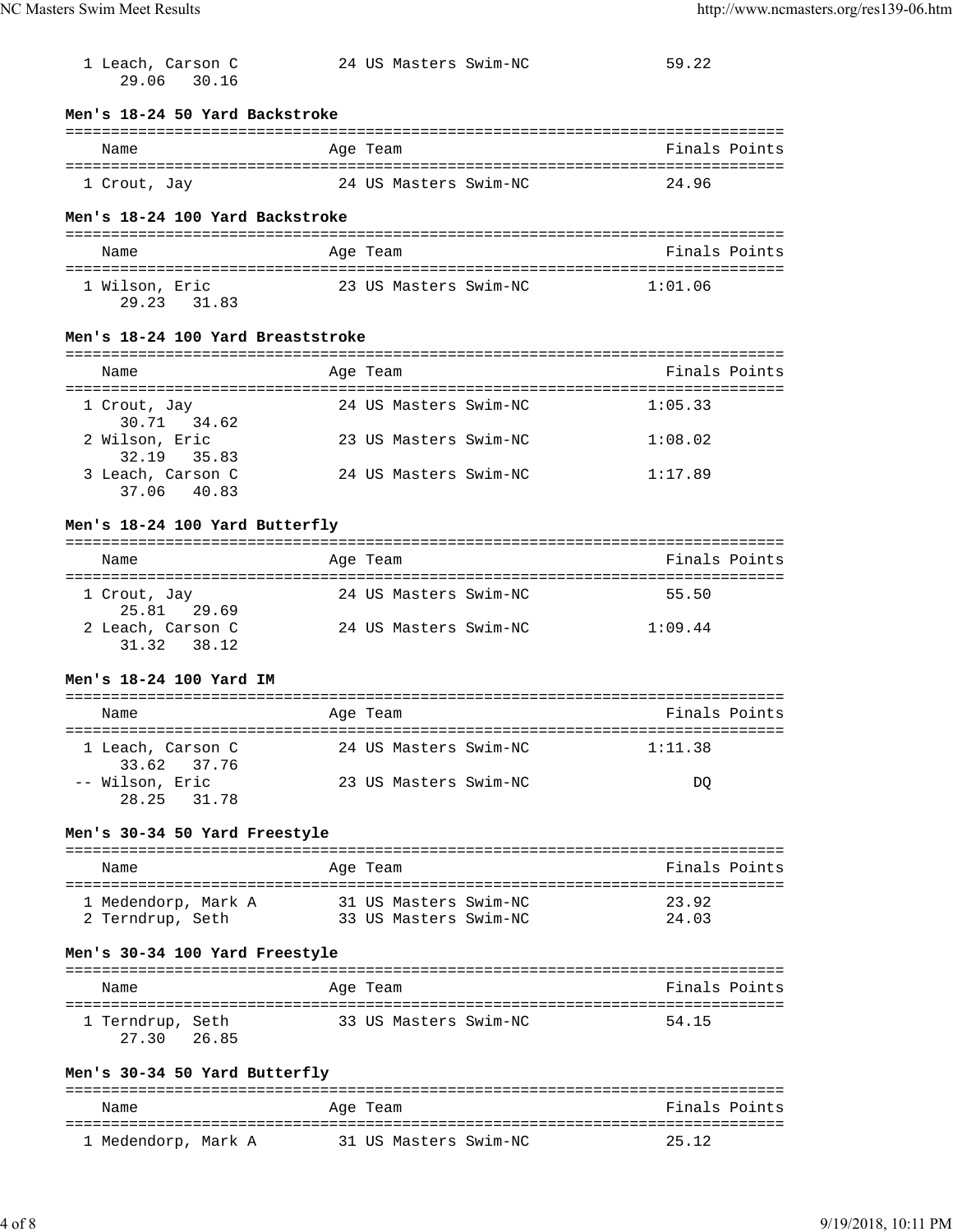| Name                                                 | Age Team                                       | Finals Points            |
|------------------------------------------------------|------------------------------------------------|--------------------------|
| 1 Medendorp, Mark A<br>25.91 29.46                   | 31 US Masters Swim-NC                          | 55.37                    |
| Men's 30-34 100 Yard IM                              |                                                |                          |
| Name                                                 | Age Team                                       | Finals Points            |
| 1 Medendorp, Mark A<br>29.02 33.35                   | 31 US Masters Swim-NC                          | 1:02.37                  |
| Men's 35-39 50 Yard Freestyle                        |                                                |                          |
| Name                                                 | Age Team                                       | Finals Points            |
| 1 Robling, Steven W<br>2 Dunson, David               | 39 US Masters Swim-NC<br>37 US Masters Swim-NC | 24.44<br>25.61           |
| Men's 35-39 100 Yard Freestyle                       |                                                |                          |
| Name                                                 | Age Team                                       | Finals Points            |
| 1 Robling, Steven W<br>26.38 27.67                   | 39 US Masters Swim-NC                          | 54.05                    |
| 2 Dunson, David<br>27.04 29.09                       | 37 US Masters Swim-NC                          | 56.13                    |
| Men's 35-39 50 Yard Backstroke                       |                                                |                          |
| Name                                                 | Age Team                                       | Finals Points            |
|                                                      | 37 US Masters Swim-NC                          |                          |
| 1 Dunson, David                                      |                                                | 33.38                    |
| Men's 35-39 50 Yard Breaststroke                     |                                                |                          |
| Name                                                 | Age Team                                       |                          |
| 1 Dunson, David                                      | 37 US Masters Swim-NC                          | Finals Points<br>34.68   |
| Men's 35-39 100 Yard Breaststroke                    |                                                |                          |
| Name                                                 | Age Team                                       |                          |
| 1 Anderson, Morten<br>30.55 34.29                    | 39 US Masters Swim-NC                          | Finals Points<br>1:04.84 |
|                                                      |                                                |                          |
| Name                                                 | Age Team                                       |                          |
| Men's 35-39 50 Yard Butterfly<br>1 Robling, Steven W | 39 US Masters Swim-NC                          | Finals Points<br>27.26   |
| Men's 35-39 100 Yard Butterfly                       |                                                |                          |
| Name                                                 | Age Team                                       | Finals Points            |
| 1 Anderson, Morten<br>25.76 28.84                    | 39 US Masters Swim-NC                          | 54.60                    |

```
Men's 35-39 100 Yard IM
```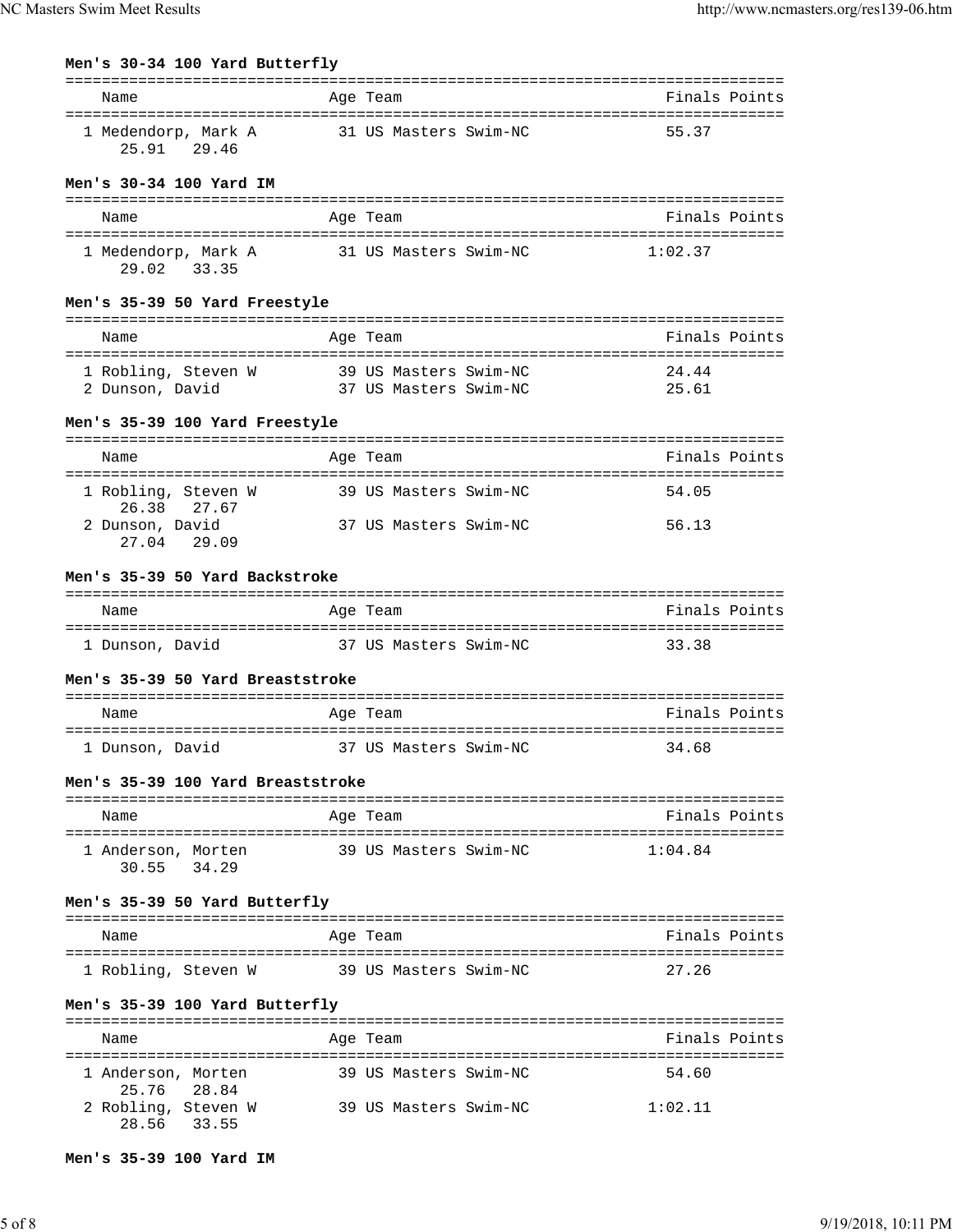| Name                              | ==========<br>Age Team    | =====================================<br>Finals Points |
|-----------------------------------|---------------------------|--------------------------------------------------------|
|                                   |                           |                                                        |
| 1 Anderson, Morten<br>26.42 31.46 | 39 US Masters Swim-NC     | 57.88                                                  |
| Men's 40-44 50 Yard Freestyle     |                           |                                                        |
| Name                              | Age Team                  | Finals Points                                          |
| 1 Davis, William A                | 41 US Masters Swim-NC     | 25.60                                                  |
| Men's 40-44 100 Yard Freestyle    |                           |                                                        |
| Name                              | =============<br>Age Team | Finals Points                                          |
| 1 Davis, William A<br>27.18 28.75 | 41 US Masters Swim-NC     | 55.93                                                  |
| Men's 40-44 50 Yard Backstroke    |                           |                                                        |
| Name                              | Age Team                  | Finals Points                                          |
| 1 Davis, William A                | 41 US Masters Swim-NC     | 30.87                                                  |
| Men's 40-44 100 Yard Backstroke   |                           |                                                        |
| Name                              | Age Team                  | Finals Points                                          |
| 1 Davis, William A<br>31.93 33.26 | 41 US Masters Swim-NC     | 1:05.19                                                |
| Men's 45-49 50 Yard Freestyle     |                           |                                                        |
| Name                              | Age Team                  | Finals Points                                          |
| 1 Colvard, John D                 | 46 US Masters Swim-NC     | 25.18                                                  |
| Men's 45-49 100 Yard Freestyle    |                           |                                                        |
| Name                              | Age Team                  | Finals Points                                          |
| 1 Orn, Mikael                     | 47 US Masters Swim-NC     | 54.42                                                  |
| 27.02<br>27.40                    |                           |                                                        |
| Men's 45-49 50 Yard Breaststroke  |                           |                                                        |
| Name                              | Age Team                  | Finals Points                                          |
| 1 Blank, Jon                      | 49 US Masters Swim-NC     | 28.60                                                  |
| 2 Orn, Mikael                     | 47 US Masters Swim-NC     | 31.23                                                  |
| 3 Colvard, John D                 | 46 US Masters Swim-NC     | 33.35                                                  |
| Men's 45-49 100 Yard Breaststroke |                           |                                                        |
| Name                              | Age Team                  | Finals Points                                          |
|                                   |                           |                                                        |
| 1 Blank, Jon<br>29.92<br>33.78    | 49 US Masters Swim-NC     | 1:03.70                                                |
| Men's 45-49 50 Yard Butterfly     |                           |                                                        |
| Name                              | Age Team                  | Finals Points                                          |
| 1 Colvard, John D                 | 46 US Masters Swim-NC     | 27.66                                                  |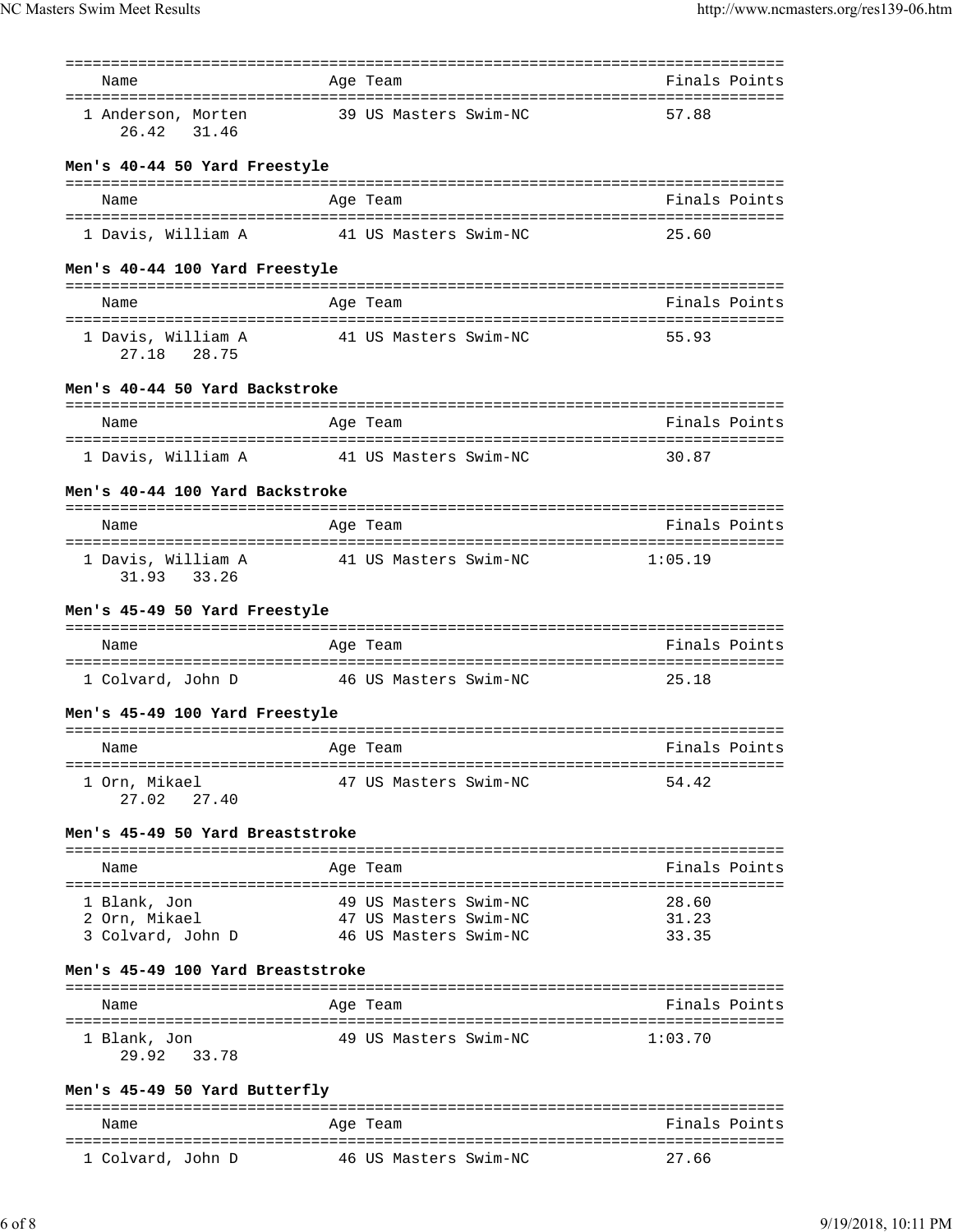| Men's 45-49 100 Yard IM                            |                                                | ----------------------                         |
|----------------------------------------------------|------------------------------------------------|------------------------------------------------|
| Name<br>---------------------                      | Age Team                                       | Finals Points                                  |
| 1 Blank, Jon                                       | 49 US Masters Swim-NC                          | ===================================<br>1:00.27 |
| 29.31<br>30.96<br>2 Colvard, John D<br>29.54 34.12 | 46 US Masters Swim-NC                          | 1:03.66                                        |
| Men's 50-54 50 Yard Freestyle                      |                                                |                                                |
| Name                                               | Age Team                                       | Finals Points                                  |
| 1 Klein, Jonathan E<br>2 Spencer, Mike             | 51 US Masters Swim-NC<br>51 US Masters Swim-NC | 24.96<br>25.22                                 |
| Men's 50-54 100 Yard Freestyle                     |                                                |                                                |
| Name                                               | Age Team                                       | Finals Points                                  |
| 1 Klein, Jonathan E<br>26.86 29.02                 | 51 US Masters Swim-NC                          | 55.88                                          |
| Men's 50-54 100 Yard Backstroke                    |                                                |                                                |
| Name                                               | Age Team                                       | Finals Points                                  |
| 1 Klein, Jonathan E<br>30.00<br>32.53              | 51 US Masters Swim-NC                          | 1:02.53                                        |
| Men's 50-54 50 Yard Butterfly                      |                                                |                                                |
| Name                                               | Age Team                                       | Finals Points                                  |
| 1 Klein, Jonathan E<br>2 Spencer, Mike             | 51 US Masters Swim-NC<br>51 US Masters Swim-NC | 26.98<br>26.99                                 |
| Men's 50-54 100 Yard Butterfly                     |                                                |                                                |
| Name                                               | Age Team                                       | Finals Points                                  |
| 1 Spencer, Mike<br>28.35 32.30                     | 51 US Masters Swim-NC                          | 1:00.65                                        |
| Men's 50-54 100 Yard IM                            |                                                |                                                |
| Name                                               | Age Team                                       | Finals Points                                  |
| 1 Spencer, Mike<br>30.40 33.48                     | 51 US Masters Swim-NC                          | 1:03.88                                        |
| Men's 55-59 50 Yard Freestyle                      |                                                |                                                |
| Name                                               | Age Team                                       | Finals Points                                  |
| 1 Miller, Jamie A                                  | 55 US Masters Swim-NC                          | 34.42                                          |
| Men's 55-59 50 Yard Breaststroke                   |                                                |                                                |
| Name                                               | Age Team                                       | Finals Points                                  |
| 1 Miller, Jamie A                                  | 55 US Masters Swim-NC                          | 44.23                                          |
| Men's 55-59 50 Yard Butterfly                      |                                                |                                                |